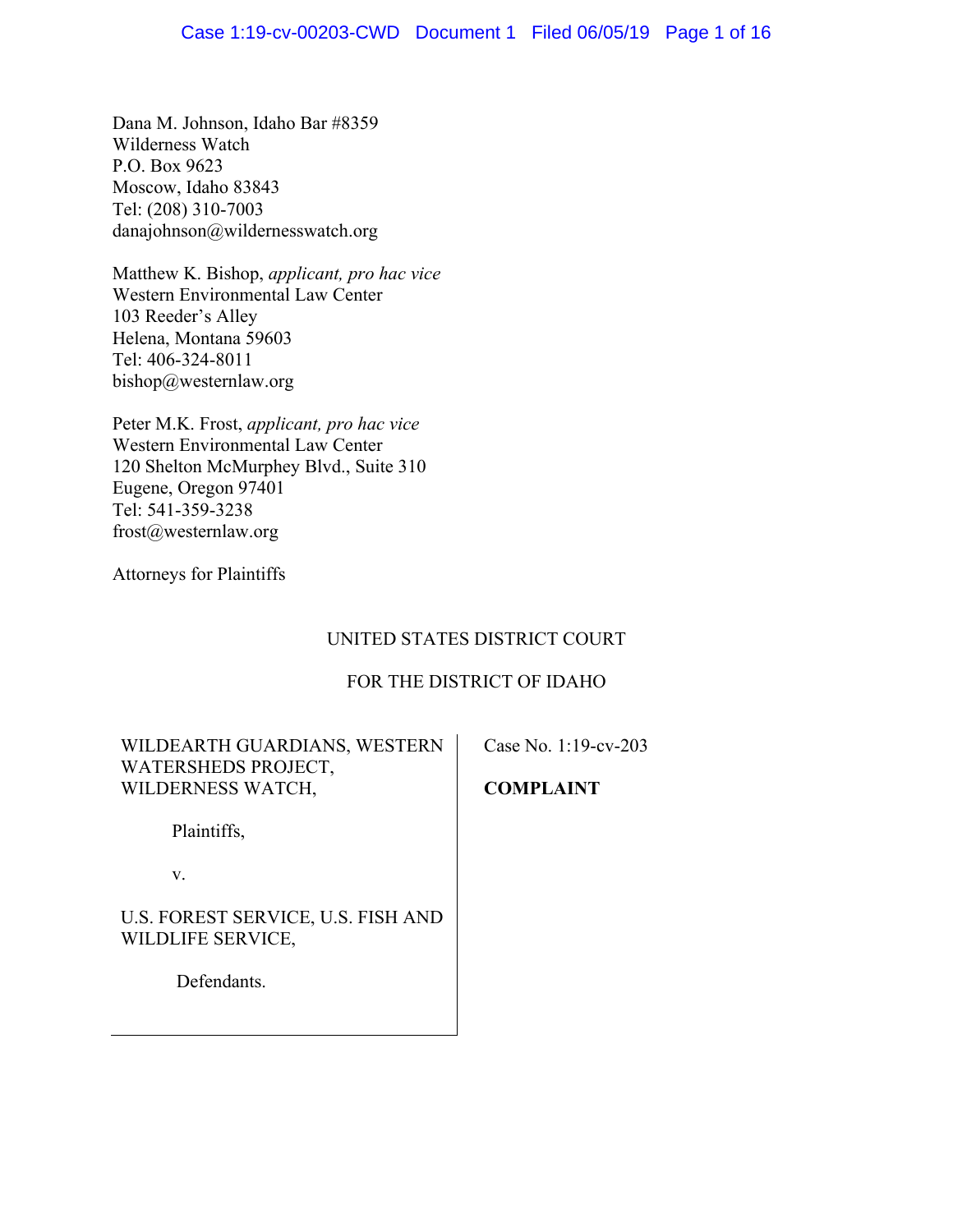### Case 1:19-cv-00203-CWD Document 1 Filed 06/05/19 Page 2 of 16

1. Plaintiffs WildEarth Guardians et al. ("Guardians") hereby respectfully file this civil suit seeking declaratory and injunctive relief. Defendant U.S. Forest Service ("Forest Service") and Defendant U.S. Fish and Wildlife Service ("Fish and Wildlife") have violated and continue to violate Section 7 of the Endangered Species Act ("ESA") by failing to reinitiate and complete consultation to ensure the Forest Service does not jeopardize the continued existence of grizzly bears related to the use of bait to hunt black bears in national forests in Idaho and Wyoming. The Forest Service has also violated and continues to violate Section 7 by making irreversible or irretrievable commitment of resources that have the effect of foreclosing the formulation or implementation of any reasonable and prudent alternative measures which would not violate Section 7. The Forest Service has also violated and continues to violate Section 7 by issuing food closure orders that exempt bear baiting in certain national forests. The Forest Service has also violated Section 7 by issuing special use authorizations that allow bear baiting in certain national forests. The Forest Service has also violated the National Environmental Policy Act ("NEPA") by failing to prepare a supplemental analysis of the environmental effects of its decision to authorize states to regulate the use of bait to hunt black bears in national forests.

## Jurisdiction and Venue.

2. The Court has jurisdiction over certain claims pursuant to the citizen suit provisions of the ESA, 16 U.S.C. § 1540(c)  $\&$  (d), and over other claims because they involve a federal question. 28 U.S.C. § 1331. On December 19, 2018, Guardians served the Forest Service and Fish and Wildlife with requisite notice of intent to sue under Section 11 of the ESA for failing to reinitiate consultation under Section 7. More than 60 days have elapsed since the Forest Service and Fish and Wildlife received notice. Subsequently, on April 3, 2019, Guardians served the Forest Service and Fish and Wildlife with supplementary notice of intent to sue under Section 11 of the ESA, detailing additional reasons why reinitiation of consultation is required, and notifying them of other potential claims. More than 60 days have elapsed since the Forest Service and Fish and Wildlife received supplementary notice. The relief Guardians seeks is

### Complaint the complaint of the complaint of the complaint of the complaint of the complaint of the complaint of the complaint of the complaint of the complaint of the complaint of the complaint of the complaint of the comp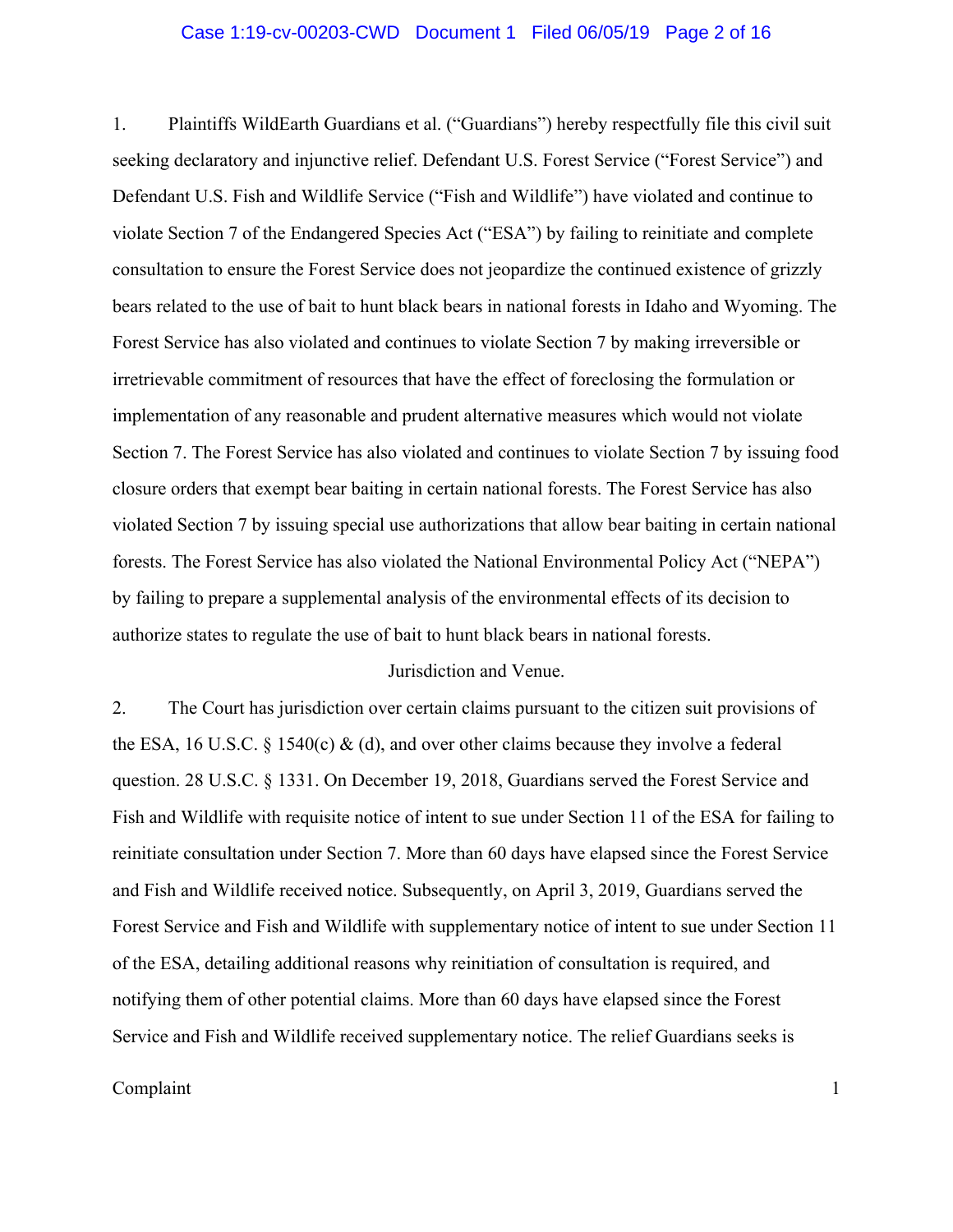### Case 1:19-cv-00203-CWD Document 1 Filed 06/05/19 Page 3 of 16

authorized by the ESA, the Declaratory Judgment Act, and the Administrative Procedure Act ("APA"). 16 U.S.C. § 1540; 28 U.S.C. §§ 2201 & 2202; 5 U.S.C. § 706(2)(A) & (D).

3. Venue is proper in this Court pursuant to 16 U.S.C. § 1540(g)(3)(A) and 28 U.S.C. § 1391(e), and acts complained of herein occurred in this district.

4. Final agency action that is subject to judicial review exists under the APA. 5 U.S.C. § 704; 5 U.S.C. § 551(13).

### Parties.

5. Plaintiff WildEarth Guardians is non-profit conservation group with offices in Santa Fe, New Mexico; Denver, Colorado; Missoula, Montana; Portland, Oregon; and Tucson, Arizona. Guardians' mission is to protect and restore wildlife, wild places, and wild rivers in the West. Its mission encompasses ensuring the long-term survival and recovery of grizzlies bears in the contiguous United States, including in Idaho and Wyoming. Guardians has over 4,500 members. Many of Guardians' members live in or visit Idaho, or live in or visit Wyoming. Some of Guardians' members are hunters. Guardians' members have been, and continue to be, injured by the Forest Service's allowance of black bear baiting on national forests in Idaho and Wyoming, by the Forest Service's and Fish and Wildlife's failure to reinitiate and complete consultation as to the effects on grizzly bears of black bear baiting, and by the Forest Service's failure to prepare a supplemental environmental analysis of those effects. Guardians' members' injuries are based on professional, educational, inspirational, personal, aesthetic, and recreational interests. The Forest Service and Fish and Wildlife have caused these injuries, and the Court can redress them.

6. Plaintiff Western Watersheds Project ("the Project") is a non-profit conservation group headquartered in Idaho, with offices and staff in Idaho, Arizona, California, Montana, Oregon, Wyoming, and Utah. The Project is dedicated to protecting and conserving the public lands and natural resources of watersheds in the American West. The Project has over 1,200 members. Some of the Project's members are hunters. Project staff and members use grizzly habitat in Idaho and in Wyoming for recreation, scientific study, and aesthetic purposes, and will continue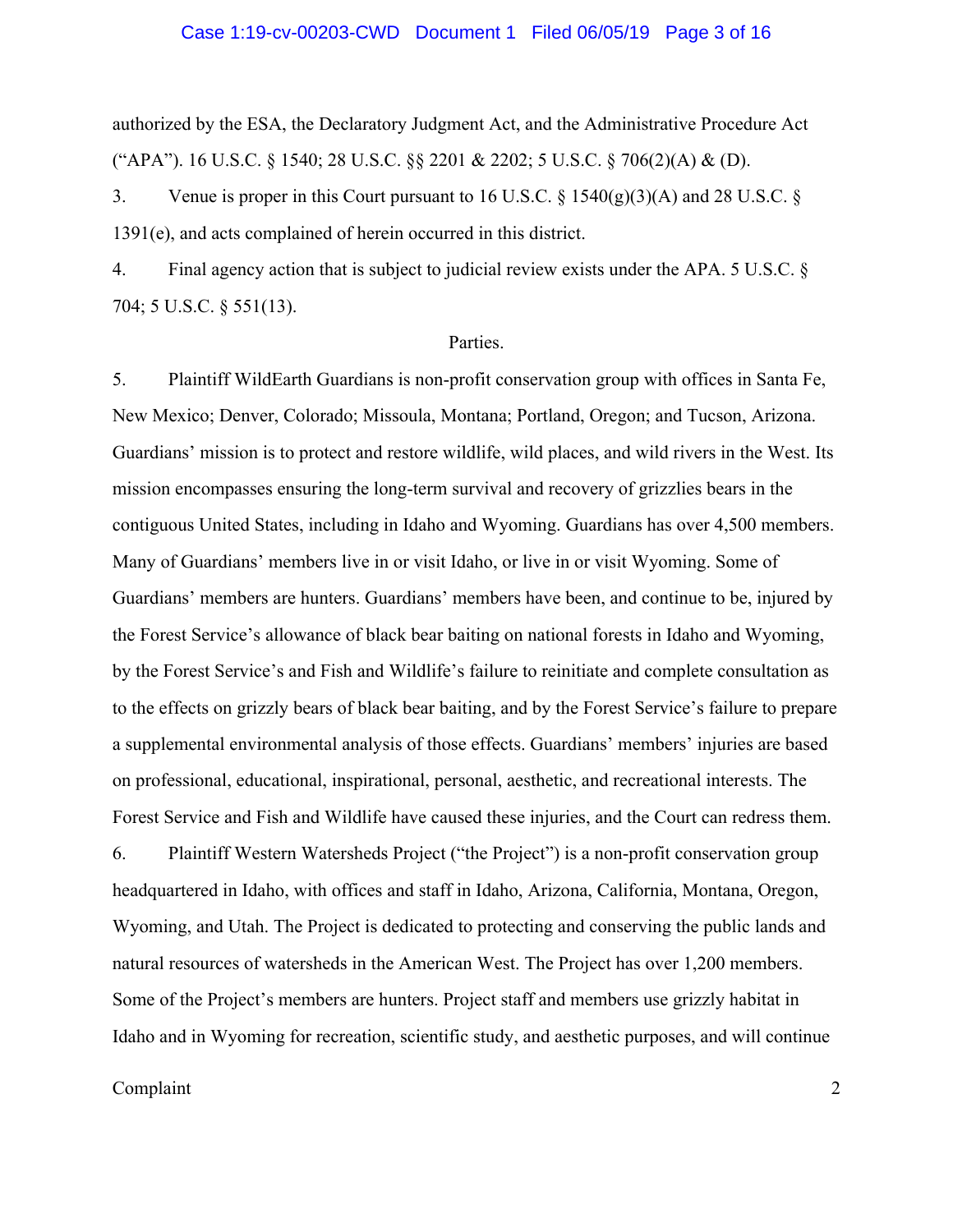### Case 1:19-cv-00203-CWD Document 1 Filed 06/05/19 Page 4 of 16

to do so in the future. The Project's members have been, and continue to be, injured by the Forest Service's allowance of black bear baiting on national forests in Idaho and Wyoming, by the Forest Service's and Fish and Wildlife's failure to reinitiate and complete consultation as to the effects on grizzly bears of black bear baiting, and by the Forest Service's failure to prepare a supplemental environmental analysis of those effects. The Project's members' injuries are based on professional, educational, inspirational, personal, aesthetic, and recreational interests. The Forest Service and Fish and Wildlife have caused these injuries, and the Court can redress them.

7. Plaintiff Wilderness Watch is a non-profit conservation organization headquartered in Missoula, Montana with offices in Idaho and Minnesota. Wilderness Watch's mission is the preservation and proper stewardship of lands and rivers in the National Wilderness Preservation System and the National Wild and Scenic Rivers System, including protecting wildlife and ecosystems in their natural, untrammeled state. Wilderness Watch has a long history of advocacy to preserve the wilderness character of wilderness areas within Idaho and Wyoming, including advocating to ensure wilderness-compatible hunting practices, protecting grizzly bear populations, and re-establishing grizzly bears in the Selway-Bitterroot Wilderness and Selway grizzly ecosystem. Wilderness Watch has over 2,000 members, some of whom are hunters, and many of whom live in or visit Idaho and Wyoming. Wilderness Watch's staff and members frequent grizzly habitat in Idaho and in Wyoming for recreation, scientific study, and aesthetic purposes, and will continue to do so in the future. Wilderness Watch's members have been, and continue to be, injured by the Forest Service's allowance of black bear baiting on national forests in Idaho and Wyoming, by the Forest Service's and Fish and Wildlife's failure to reinitiate and complete consultation as to the effects on grizzly bears of black bear baiting, and by the Forest Service's failure to prepare a supplemental environmental analysis of those effects. Wilderness Watch's members' injuries are based on professional, educational, inspirational, personal, aesthetic, and recreational interests. The Forest Service and Fish and Wildlife have caused these injuries, and the Court can redress them.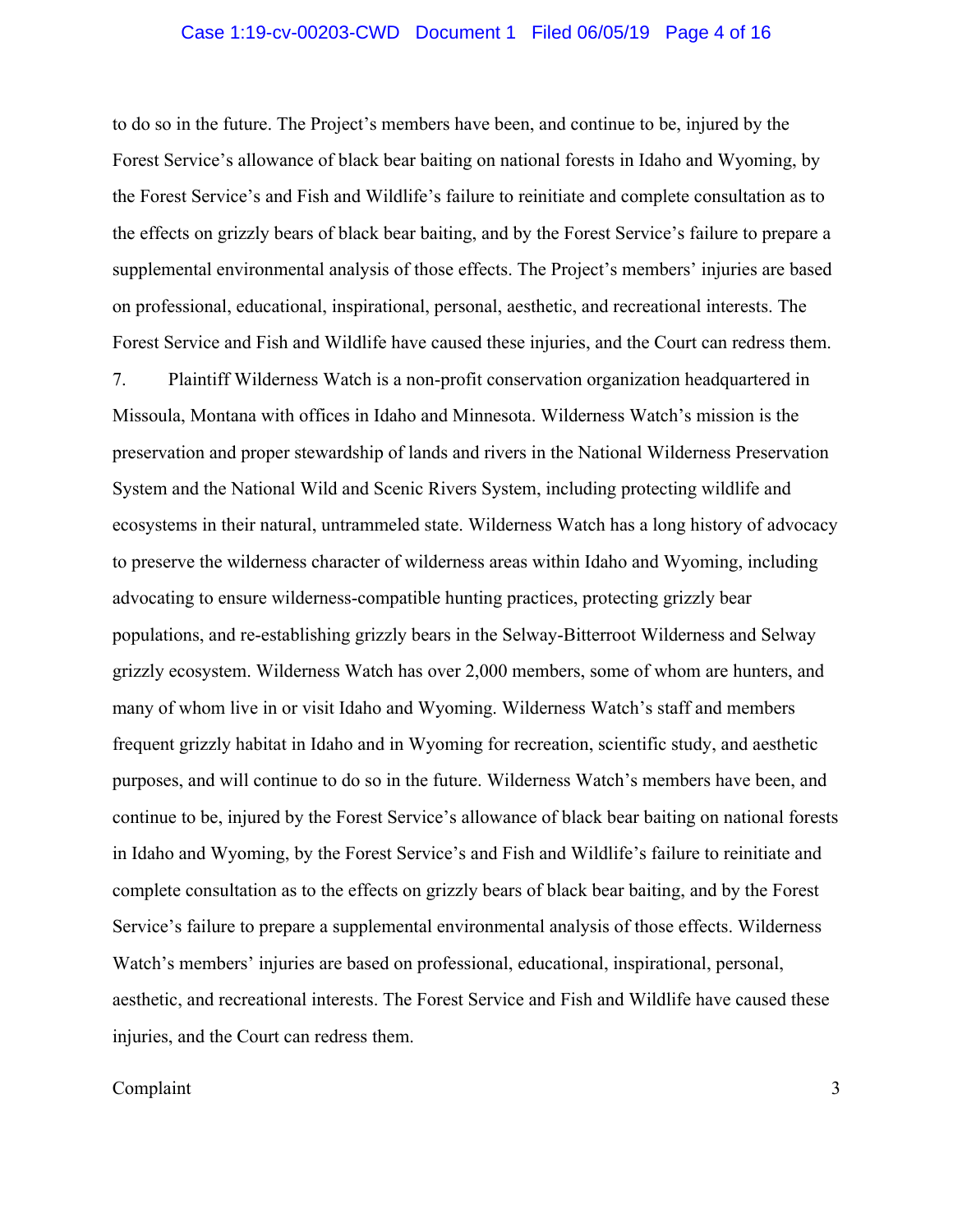### Case 1:19-cv-00203-CWD Document 1 Filed 06/05/19 Page 5 of 16

8. Defendant U.S. Forest Service is a federal agency within the U.S. Department of Agriculture. It is required to comply with all federal laws that relate to the national forest system.

9. Defendant U.S Fish and Wildlife Service is a federal agency within the U.S. Department of the Interior. It is required to comply with the ESA.

#### Facts.

10. The grizzly bear (*ursus arctos horribilis*) is native to the contiguous United States. In the early 1800s, an estimated 50,000 grizzly bears existed in the contiguous United States. In 1922, thirty-seven separate grizzly bear populations existed in the contiguous United States. By 1975, thirty-one of the thirty-seven populations in the contiguous United States had been extirpated. 11. In 1975, Fish and Wildlife listed the grizzly bear in the contiguous United States as threatened with extinction under the ESA. 40 Fed. Reg. 31,734 *et seq*. (July 28, 1975). In its listing decision, Fish and Wildlife found that by 1975, grizzly bears in the contiguous United States were then "confined to isolated regions" in Montana, Idaho, and Wyoming. In its listing decision, Fish and Wildlife found that the building of new roads and trails into formerly inaccessible grizzly habitat resulted in making grizzlies "more accessible to legal hunters, illegal poachers, human-bear conflicts, and livestock-bear conflicts."

12. Currently, grizzly bears in the contiguous United States are categorized as part of six ecosystems. These include the Bitterroot ecosystem, the Cabinet-Yaak ecosystem, the Northern Cascades ecosystem, the Northern Continental Divide ecosystem, the Selkirk ecosystem, and the Greater Yellowstone ecosystem. The estimated population of grizzlies in each ecosystem varies. Currently, an estimated 50 grizzly bears exist in the Cabinet-Yaak ecosystem. Currently, an estimated 80 grizzlies exist in the Selkirk ecosystem. Currently, an estimated 717 grizzlies exist in the Greater Yellowstone ecosystem.

13. The Bitterroot ecosystem in Idaho is one of the largest contiguous blocks of federal land in the contiguous United States. The core of the Bitterroot ecosystem includes three wilderness areas. Currently, no grizzlies are known to exist in the Bitterroot ecosystem. The Bitterroot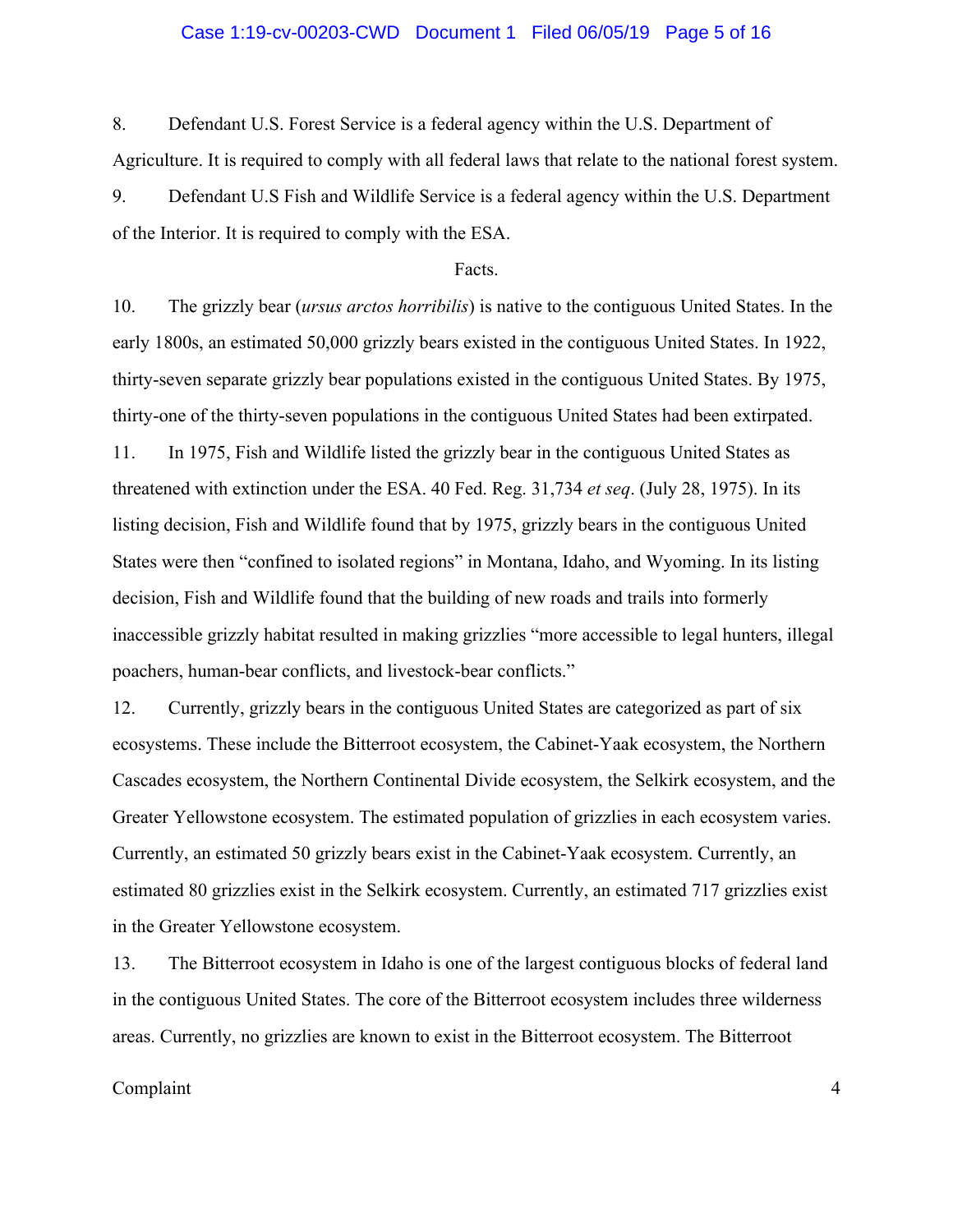### Case 1:19-cv-00203-CWD Document 1 Filed 06/05/19 Page 6 of 16

ecosystem could support more than 300 grizzly bears. Establishing a population of grizzly bears in the Bitterroot ecosystem would contribute significantly to long-term conservation and recovery of the grizzly bear in the contiguous United States. A natural pathway to establishing grizzly bears in the Bitterroot ecosystem is grizzly bears migrating from the Greater Yellowstone ecosystem. A natural pathway to establishing grizzly bears in the Bitterroot ecosystem is grizzly bears migrating from the Northern Continental Divide ecosystem.

14. Currently, grizzly bears disperse to larger areas in the contiguous United States than they did when listed under the ESA in 1975. From 2004 to 2010, the estimated population of grizzly bears in the Greater Yellowstone ecosystem increased 38 percent. From 2014 to 2016, the estimated population of grizzly bears in the Greater Yellowstone ecosystem increased an additional 11 percent.

15. Within the range of grizzly bears in the contiguous United States, two states allow hunters to use bait to hunt black bears: Idaho and Wyoming. Grizzly bears and black bears share habitat in national forests in Idaho and Wyoming. The Forest Service has discretion whether to allow use of bait to hunt black bears in national forests, including in Idaho and Wyoming. The Forest Service has discretion whether to prohibit use of bait to hunt black bears in national forests, including in Idaho and Wyoming.

16. Some black bear hunters who hunt in national forests in Idaho use bait to hunt black bears. Some black bear hunters who hunt in national forests in Wyoming use bait to hunt black bears. Some black bear hunters use bait including breads, doughnuts, or dog food mixed with syrup. Some black bear hunters place bait in perforated barrels. Some black bear hunters who use bait pour grease on the ground around the bait site, so black bears will step in the grease and leave scent trails for other black bears to cross and follow to the bait site.

17. Until 1992, the Forest Service required a hunter or outfitter to obtain a special use permit to use black bear bait in national forests. In March, 1992, the Regional Foresters for the Intermountain Region and the Rocky Mountain Region issued a joint closure order related to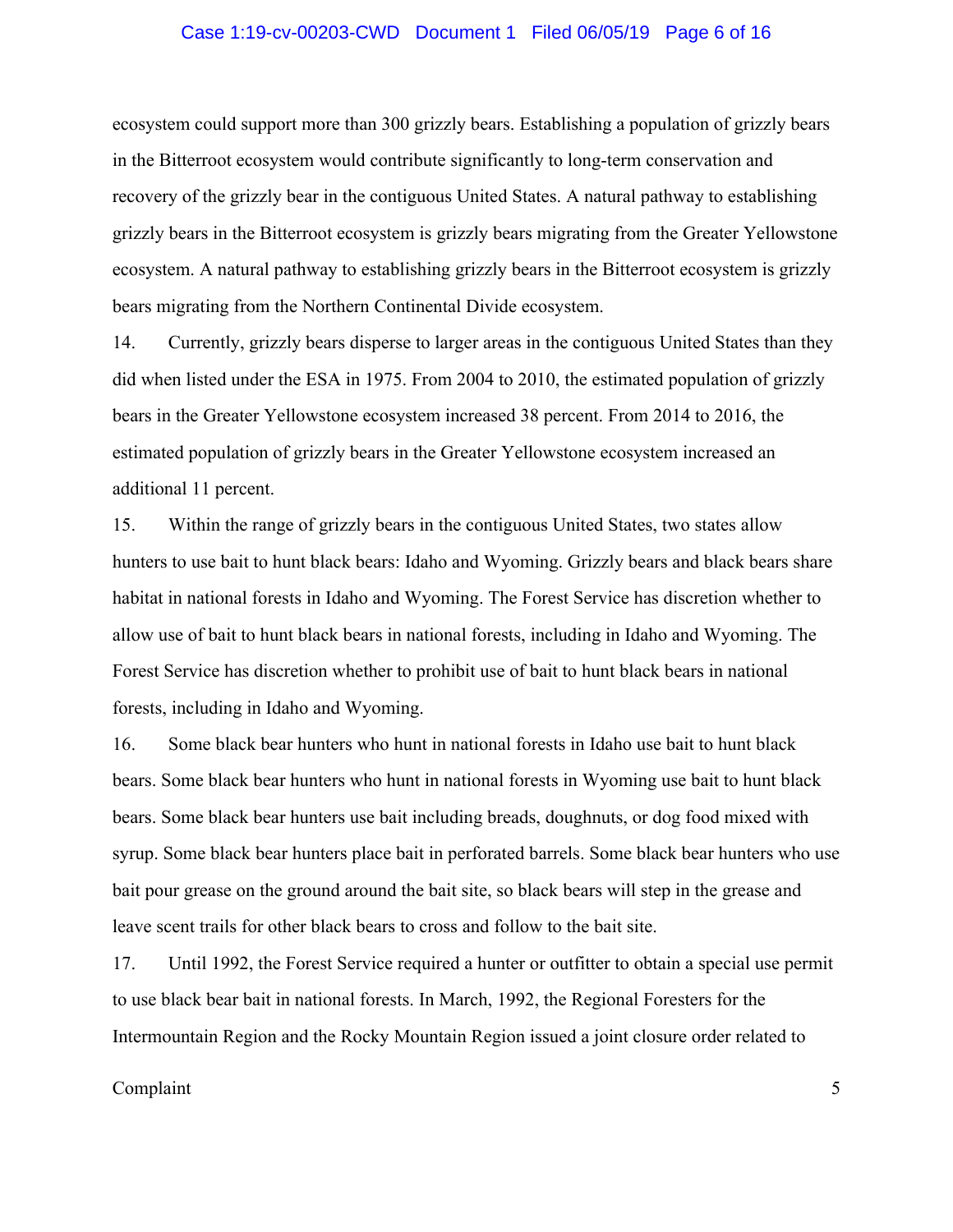### Case 1:19-cv-00203-CWD Document 1 Filed 06/05/19 Page 7 of 16

black bear baiting in national forests in Wyoming. The joint closure order prohibited black bear baiting in national forests in Wyoming unless baiting complied with the requirements of the closure order related to placement and disposal of bait. Subsequently, the Regional Foresters rescinded the closure order, and resumed requiring special use permits for black bear baiting in national forests in Wyoming.

18. In 1993, the Forest Service prepared an Environmental Assessment ("EA") under NEPA to evaluate its black bear baiting policies in Wyoming. In 1993, the Forest Service prepared a Biological Evaluation under the ESA to evaluate whether its black bear baiting policies in Wyoming would jeopardize the continued existence of grizzly bears.

19. In 1993, Fish and Wildlife issued a Biological Opinion as to the effects on grizzly bears of the black bear baiting alternatives in the 1993 EA. In the Biological Opinion, Fish and Wildlife found that none of the black bear baiting alternatives would jeopardize the continued existence of grizzly bears. In the Biological Opinion, Fish and Wildlife found there is a "remote possibility" that a grizzly bear may be taken as a result of black bear baiting in Wyoming. 20. In the Biological Opinion, Fish and Wildlife specified conservation recommendations to minimize or avoid adverse effects of the proposed action on grizzly bears. Fish and Wildlife recommended that the Forest Service consider "closing all areas known to be used regularly by grizzly bears to all black bear baiting." Fish and Wildlife also recommended that the Forest

Service use "emergency closure orders to close smaller, more specific areas to baiting when a grizzly bear has been verified in an area otherwise open for baiting."

21. The Biological Opinion is accompanied by an Incidental Take Statement. The Incidental Take Statement establishes an amount or extent of authorized incidental take. The Incidental Take Statement provides that "no incidental take is authorized. Should any take occur the [Forest Service] must reinitiate consultation with the [Fish and Wildlife] Service and provide the circumstances surrounding the take."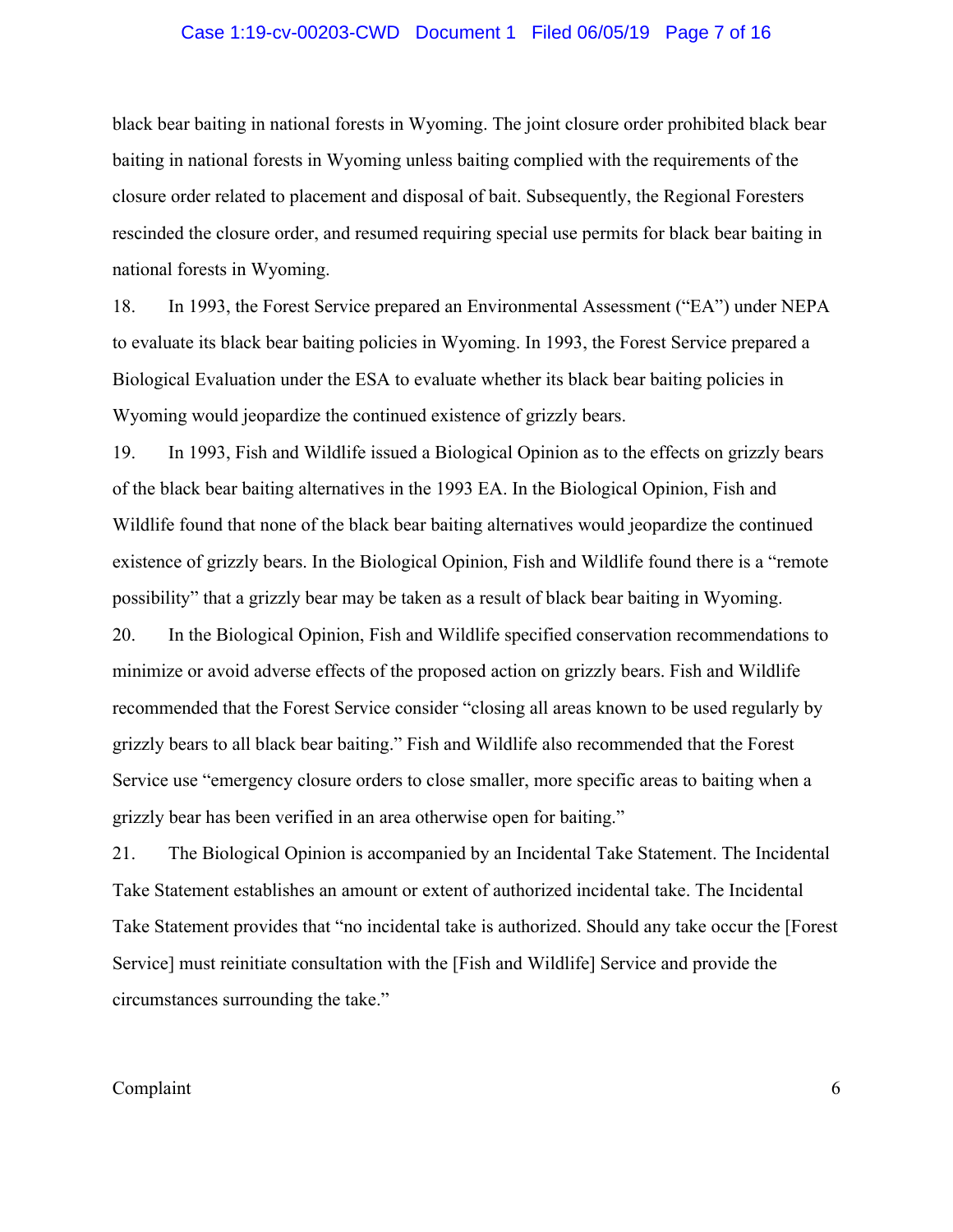### Case 1:19-cv-00203-CWD Document 1 Filed 06/05/19 Page 8 of 16

22. In 1993, the Forest Service issued a Decision Notice selecting the preferred alternative from the 1993 EA, which was to transfer regulation of baiting to the State of Wyoming.

23. In May, 1993, the Forest Service rescinded the 1993 Decision Notice.

24. In 1995, the Forest Service prepared another EA, this time to evaluate a proposed national policy and three other alternatives related to use of bait for hunting in national forests. The national policy states that the use of bait for taking resident game in national forests is a hunting practice. The national policy generally allows states to determine whether bait can be used in hunting in national forests. The national policy discontinues the use of special use permits to regulate the use of bait to hunt black bears in national forests. The national policy allows the Forest Service to determine, on a site-specific basis, that a restriction or prohibition on the use of bait for black bear hunting is appropriate. Among the factors to determine whether a restriction or prohibition on use of bait is appropriate is a conflict with federal law, such as the ESA. The mechanism for the Forest Service to restrict or prohibit use of bait is a closure order. 25. The 1995 EA states that "the effects of baiting are most significant for grizzly bears, which are listed as a threatened species." The 1995 EA states that "baiting for black bears is prohibited in nearly all occupied grizzly habitat" in the contiguous United States. The 1995 EA states that "[t]he vast majority of occupied grizzly bear habitat is closed to baiting in Wyoming, Washington, and Idaho." The 1995 EA states that "[t]he Forest Service and the States share the concern about baiting for black bears in grizzly habitat. Nearly all of the occupied grizzly habitat has been closed to bear baiting and the small portion that has not has special requirements and education programs for hunters." The 1995 EA concludes that the new national baiting policy "provides for the protection of all threatened and endangered species," including grizzly bears. 26. When the Forest Service issued the 1995 EA, the State of Wyoming prohibited using baits to hunt black bears in the designated recovery area for grizzly bears in the state. When the Forest Service issued the 1995 EA, the State of Wyoming prohibited using baits to hunt black bears in management area 25 (North Absaroka) and management area 26 (South Absaroka).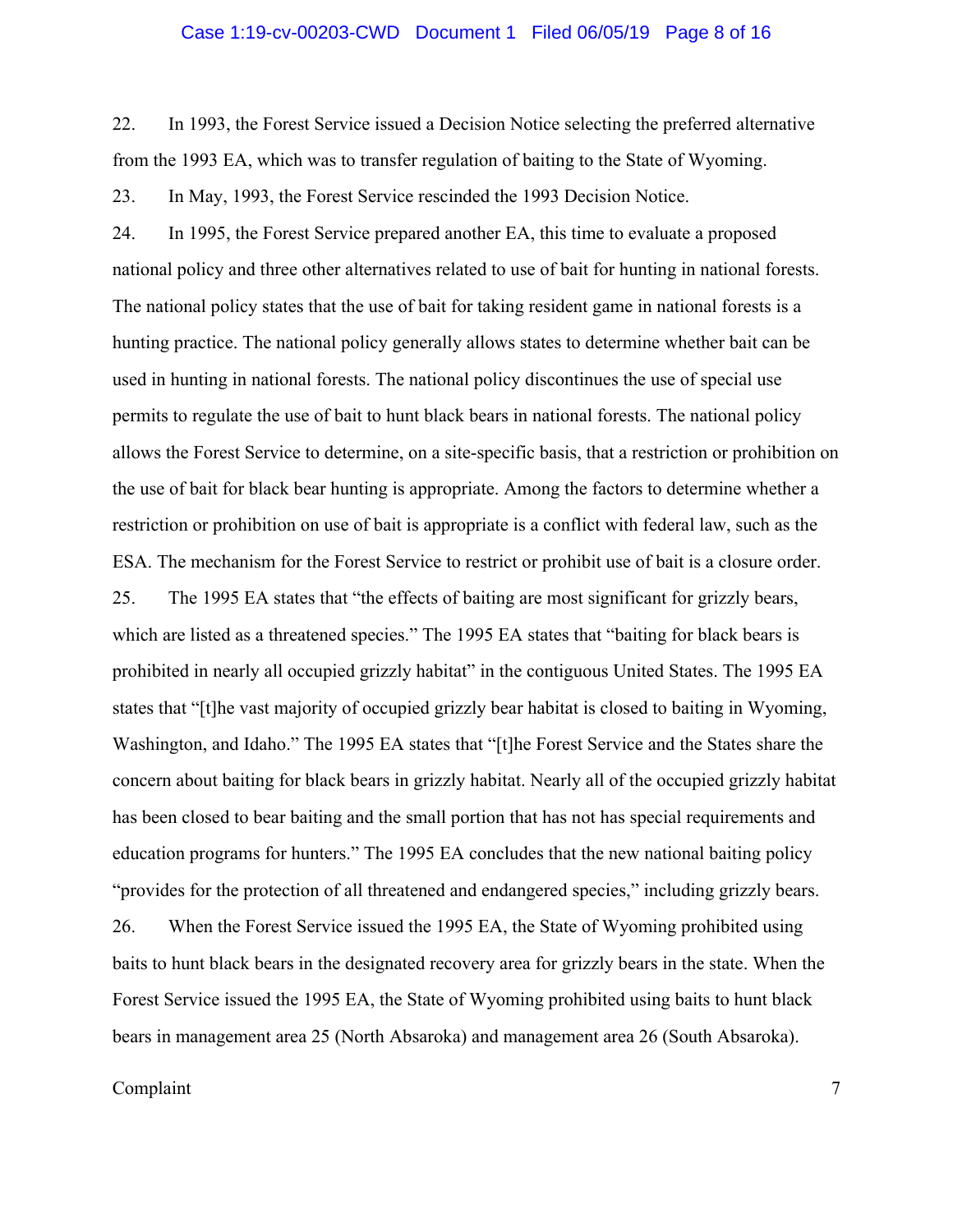### Case 1:19-cv-00203-CWD Document 1 Filed 06/05/19 Page 9 of 16

27. Currently, the State of Wyoming prohibits the use of bait to hunt black bears in wilderness areas in national forests. Currently, the State of Wyoming prohibits the use of bait to hunt black bears in the primary conservation area for grizzly bears. The primary conservation area for grizzly bears is equivalent to the recovery area for grizzly bears. Currently, the State of Wyoming prohibits the use of bait in certain black bear hunt areas. Currently, the State of Wyoming does not prohibit the use of bait to hunt black bears in all parts of national forests in Wyoming that grizzlies inhabit. Currently, the State of Wyoming does not prohibit the use of bait to hunt black bears in all parts of national forests in Wyoming that grizzlies may inhabit. Currently, the State of Wyoming authorizes the use of bait to hunt black bears in parts of the demographic monitoring area for grizzly bears.

28. Currently, the State of Idaho prohibits the use of bait to hunt black bears in certain game management units that grizzly bears inhabit. Currently, the State of Idaho prohibits the use of bait to hunt black bears in certain game management units that grizzly bears may inhabit. Currently, the State of Idaho does not prohibit the use of bait to hunt black bears in certain game management units or other areas that grizzly bears do inhabit. Currently, the State of Idaho does not prohibit the use of bait to hunt black bears in certain game management units or other areas that grizzly bears may inhabit. Currently, the State of Idaho does not prohibit the use of bait to hunt black bears in designated wilderness. The use of bait to hunt black bears occurs in designated wilderness in the State of Idaho.

29. The state of Idaho authorizes the use of bait to hunt black bears in national forests between the Greater Yellowstone ecosystem and the Bitterroot ecosystem. The State of Idaho authorizes the use of bait to hunt black bears in national forests between the Northern Continental Divide ecosystem and the Bitterroot ecosystem.

30. In January, 2010, the Caribou-Targhee National Forest in Idaho and Wyoming issued a food closure order for certain areas of the forest from March 1 to December 1, annually. The food closure order generally prohibits "[p]ossessing or storing any food or refuse, except as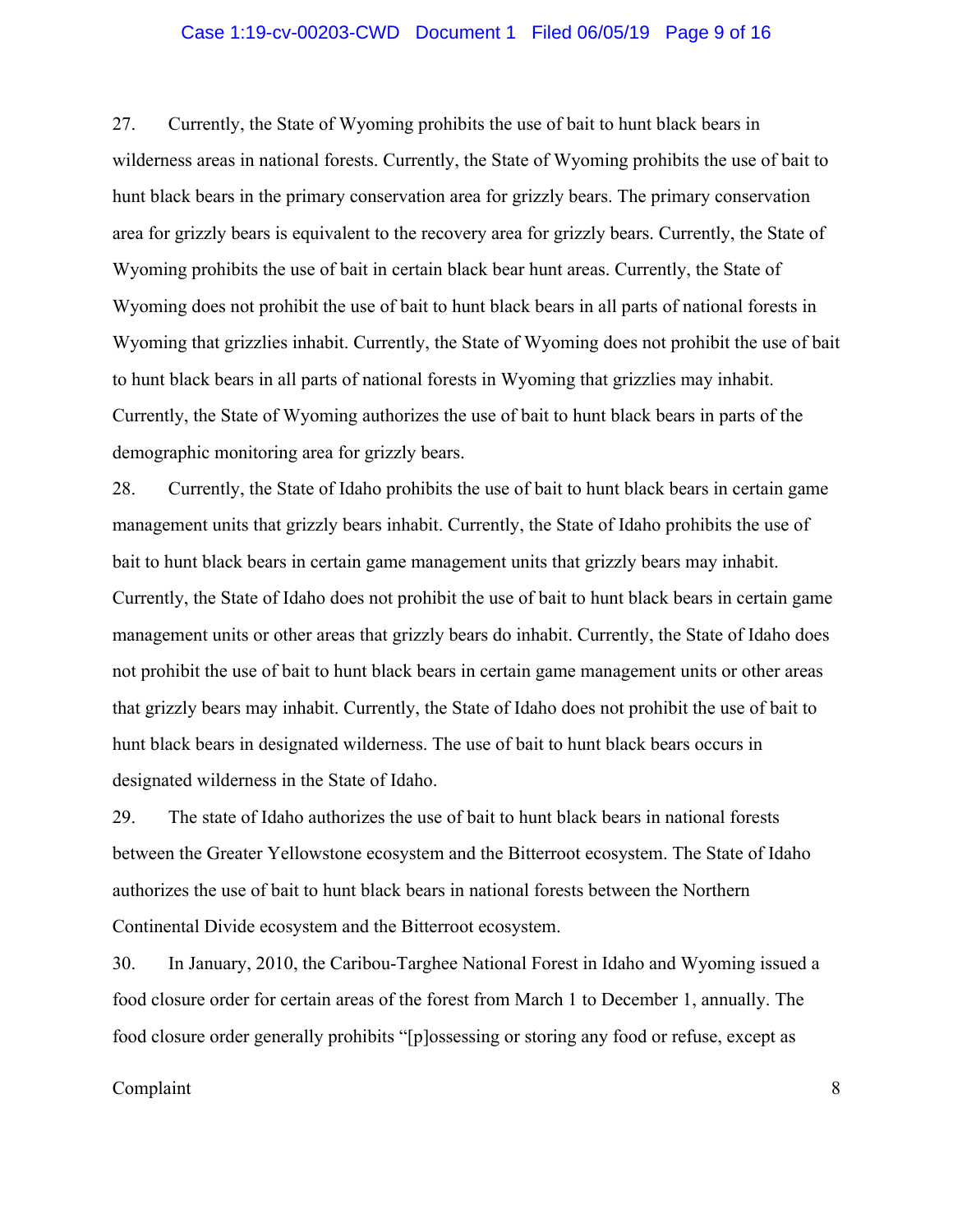### Case 1:19-cv-00203-CWD Document 1 Filed 06/05/19 Page 10 of 16

specified in this Order." The food closure order exempts "[p]ersons in the act of placing black bear baits for the lawful purpose of hunting black bears under state law and regulation."

31. In September, 2011, the Idaho Panhandle National Forest in Idaho issued a food closure order for certain areas in the forest. The food closure order provides that no person shall provide food of any kind to any wildlife species. The food closure order provides that "[p]ersons with a permit specifically authorizing the otherwise prohibited act or omission" are exempt from the order.

32. In June, 2016, the Bridger-Teton National Forest in Wyoming and the Shoshone National Forest in Wyoming issued a food closure order. The food closure order provides that "[a]ll food and refuse must be acceptably stored or acceptably possessed during daylight hours." The food closure order exempts from its provisions "[p]ersons in the act of placing black bear baits for the lawful purpose of hunting black bears under state law and regulation."

33. Since 2006, hunters have taken approximately 25,700 black bears in Idaho. Approximately 10,050 of these black bears were taken at bait sites. Hunters used bait to take black bears on the Idaho Panhandle National Forest in Idaho. Hunters used bait to take black bears on the Caribou-Targhee National Forest in Idaho.

34. In 2017, hunters took 467 black bears in Wyoming. The State of Wyoming allows black bears to be hunted in a fall season. The State of Wyoming allows black bears to be hunted in a spring season. Approximately 24% of the black bears taken during the fall black bear hunting season in Wyoming were taken using bait. Approximately 80% of the black bears taken during the spring hunting season are taken using bait. Black bears emerging from hibernation are attracted to bait. Hunters have taken black bears using bait in the Shoshone National Forest in Wyoming. Hunters have taken black bears using bait in the Bridger-Teton National Forest in Wyoming.

35. On May 5, 1996, a hunter seeking black bears and using bait shot and killed a grizzly bear in the Shoshone National Forest near Dubois, Wyoming.

### Complaint the complaint of the complaint of the complaint of the complaint of the complaint of the complaint of the complaint of the complaint of the complaint of the complaint of the complaint of the complaint of the comp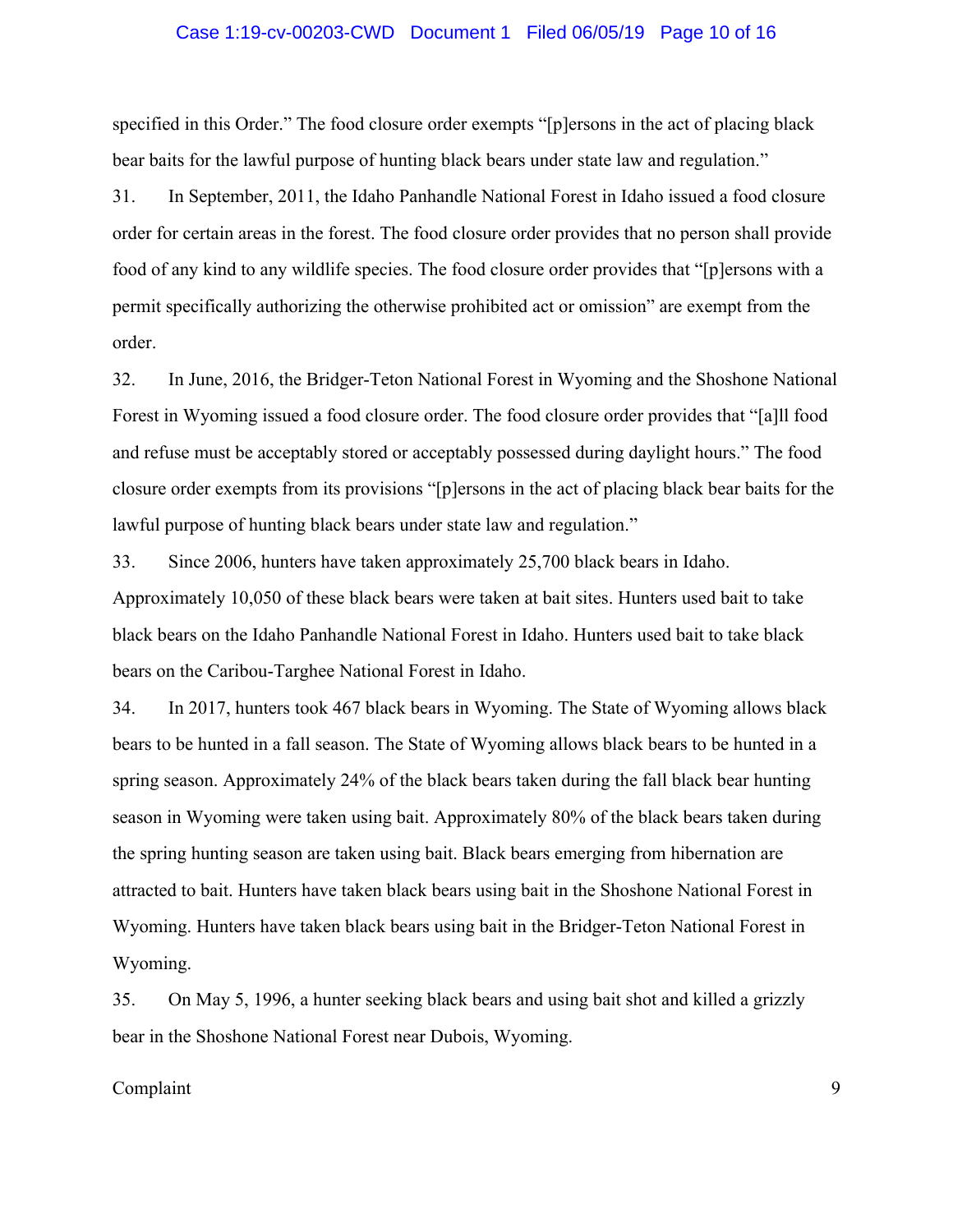### Case 1:19-cv-00203-CWD Document 1 Filed 06/05/19 Page 11 of 16

36. On May 6, 2000, a hunter seeking black bears shot and killed a grizzly bear near Deer Creek in the Shoshone National Forest in Wyoming.

37. On May 8, 2000, a hunter seeking black bears and using bait shot and killed a grizzly bear near Owl Creek in the Shoshone National Forest.

38. On April 24, 2001, a bow hunter seeking black bears and using bait shot and killed a grizzly bear in Rock Springs Canyon in Wyoming.

39. On June 9, 2002, a hunter seeking black bears shot and killed a grizzly bear in the Leidy Creek drainage in the Bridger-Teton National Forest in Wyoming.

40. On May 26, 2003, a hunter seeking black bears and using bait shot and killed a grizzly bear near Middle Fork Owl Creek in the Shoshone National Forest in Wyoming.

41. On May 1, 2004, a hunter seeking black bears and using bait shot and killed a grizzly bear on state lands near Grass Creek in Wyoming.

42. On May 10, 2004, a hunter seeking black bears and using bait shot and killed a grizzly bear near Sweeney Creek in Elkheart Park on Bureau of Land Management lands in Wyoming.

43. On May 4, 2006, a hunter seeking black bears and using bait shot and killed a grizzly bear near the South Fork of Owl Creek on private land in Wyoming.

44. On May 28, 2007, a hunter seeking black bears and using bait shot and killed a grizzly bear on Dutch Joe Creek in the Bridger-Teton National Forest in Wyoming.

45. On September 3, 2007, a hunter seeking black bears and using bait shot and killed a grizzly bear in the North Fork Clearwater River watershed in the Nez Perce-Clearwater National Forest in Idaho. This was the first grizzly bear that had been verified in the Bitterroot ecosystem since 1946.

46. On May 7, 2008, a hunter seeking black bears shot and killed a grizzly bear in the North Fork Shoshone drainage in the Shoshone National Forest in Wyoming.

47. On May 25, 2008, a hunter seeking black bears shot and killed a grizzly bear near Cliff Creek in the Bridger-Teton National Forest in Wyoming.

### Complaint the complaint of the complaint of the complaint of the complaint of the complaint of the complaint of the complaint of the complaint of the complaint of the complaint of the complaint of the complaint of the comp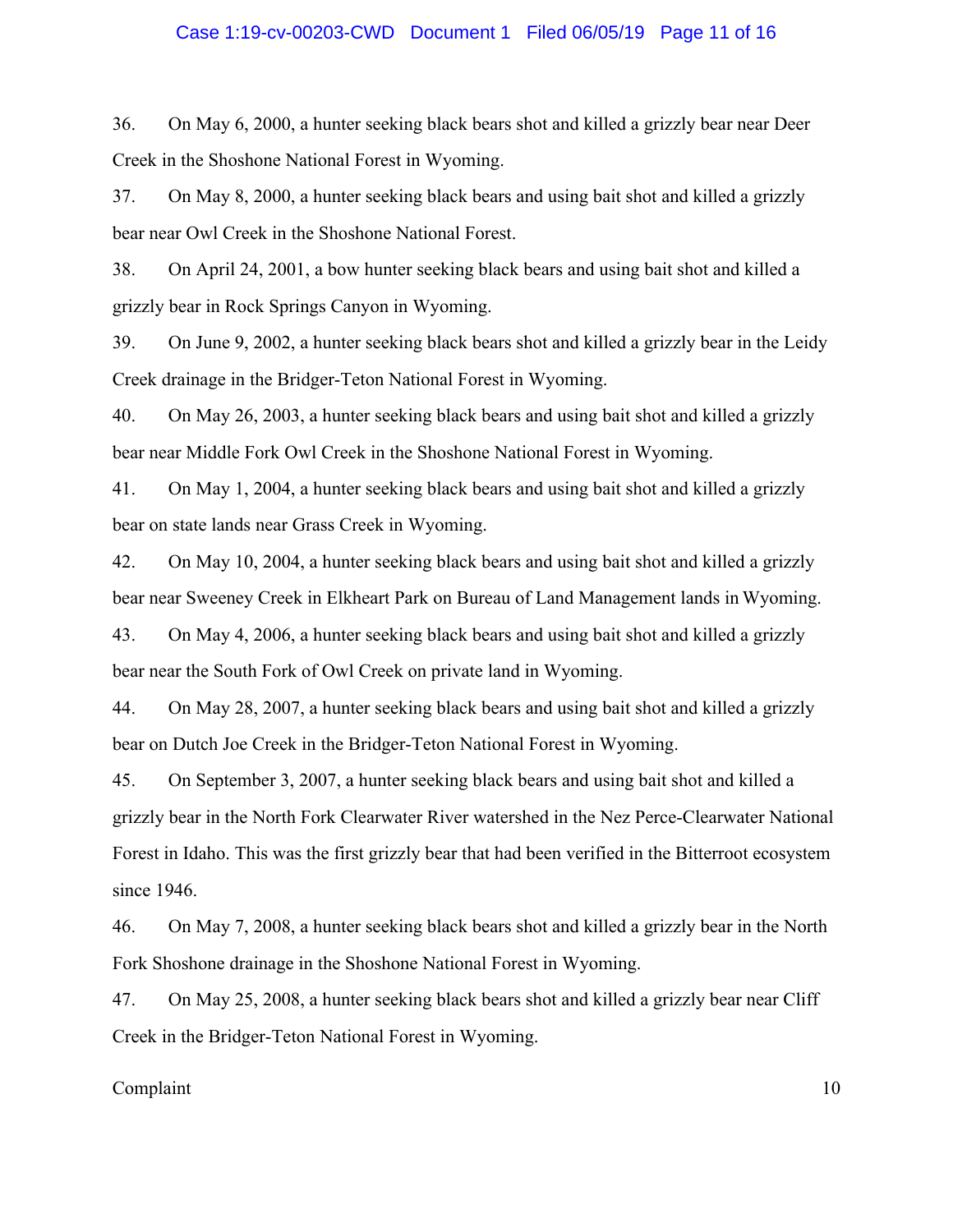### Case 1:19-cv-00203-CWD Document 1 Filed 06/05/19 Page 12 of 16

48. On May 27, 2008, a hunter seeking black bears shot and killed a grizzly bear near the Clarks Fork River in the Shoshone National Forest in Wyoming.

49. On May 25, 2008, a hunter seeking black bears shot and killed a grizzly bear near Cliff Creek in the Bridger-Teton National Forest in Wyoming.

50. On May 24, 2009, a hunter seeking black bears shot and killed a grizzly bear near Newton Creek in the Shoshone National Forest in Wyoming.

51. On June 14, 2008, a hunter seeking black bears shot and killed a grizzly bear near Reef Creek in the Shoshone National Forest in Wyoming.

52. On August 26, 2009, a hunter seeking black bears shot and killed a grizzly bear in the Deadman Creek drainage in the Bridger-Teton National Forest in Wyoming.

53. On May 13, 2010, a hunter seeking black bears shot and killed a grizzly bear on state lands near Grass Creek in Wyoming.

54. On May 7, 2014, a hunter seeking black bears shot and killed a grizzly bear just off Cave Falls Road in the Caribou-Targhee National Forest in Idaho.

55. On September 30, 2015, a hunter seeking black bears and using bait shot and killed a grizzly bear on a private land inholding in the Idaho Panhandle National Forest in Idaho. The grizzly bear was radio-collared. The grizzly bear had been reintroduced into the area from the Cabinet-Yaak subpopulation.

56. On May 5, 2016, a hunter seeking black bears shot and killed a grizzly bear along Timber Creek in the Caribou-Targhee National Forest in Wyoming.

57. On September 9, 2016, a hunter using a bow and seeking black bears shot and killed a grizzly bear along the Wind River in the Shoshone National Forest in Wyoming.

58. These incidents are under-inclusive of grizzly bears shot and killed over black bear bait in Idaho and Wyoming. These incidents are under-inclusive of grizzly bears shot and killed over black bear bait in national forests in Idaho and Wyoming.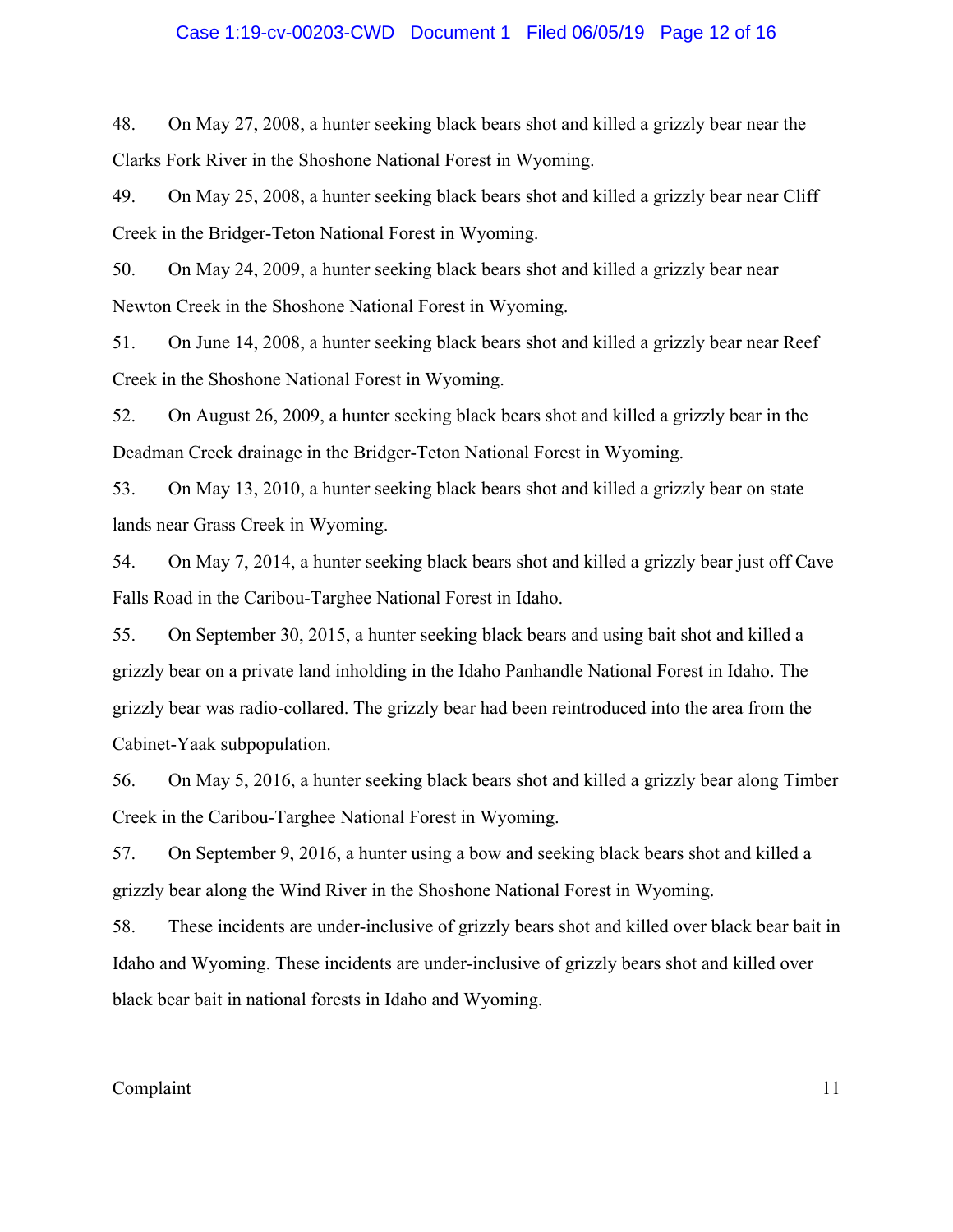### Case 1:19-cv-00203-CWD Document 1 Filed 06/05/19 Page 13 of 16

59. Readily available federal and state public records of grizzly bear mortalities due to black bear hunting do not always identify precise locations of mortalities. Readily available federal and state public records of grizzly bear mortalities due to black bear hunting do not always identify whether each black bear hunter used bait.

60. In 2018, a grizzly bear from the Cabinet Mountains in Montana crossed the Clark Fork River. On September 9, 2018, the grizzly bear was reported at a black bear baiting site in Idaho. Fish and Wildlife removed the grizzly bear. The grizzly bear later returned to the same black bear baiting site. It was reported at the site on September 13, 2018. The grizzly bear then returned to Montana.

61. In 2018, Idaho Fish and Game killed two grizzly bears in eastern Idaho that had become attracted to or dependent on human food sources.

62. Since 1995, significant new information demonstrates potential adverse impacts on grizzly bears and black bears associated with the use of bait to hunt black bears. The best available commercial and scientific data demonstrate that baiting for black bears can concentrate wildlife, which can spread disease and result in intra- and inter-specific aggression.

63. Baiting for black bears can change grizzly movement and travel patterns.

64. Baiting for black bears can influence grizzly denning behavior.

65. Baiting for black bears can undermine grizzly habitat security.

66. Baiting for black bears can result in a higher number of female grizzly bear mortality.

67. Baiting for black bears can negatively affect non-target wildlife species.

68. Baiting for black bears can create food conditioning in grizzly bears.

69. Baiting for black bears can habituate grizzly bears to human sources of food and lack of fear of humans.

70. Black bear bait is or can become potentially toxic to grizzly bears. Some black bear bait candy contains Theobromine, which is toxic to bears, or becomes toxic with spoilage.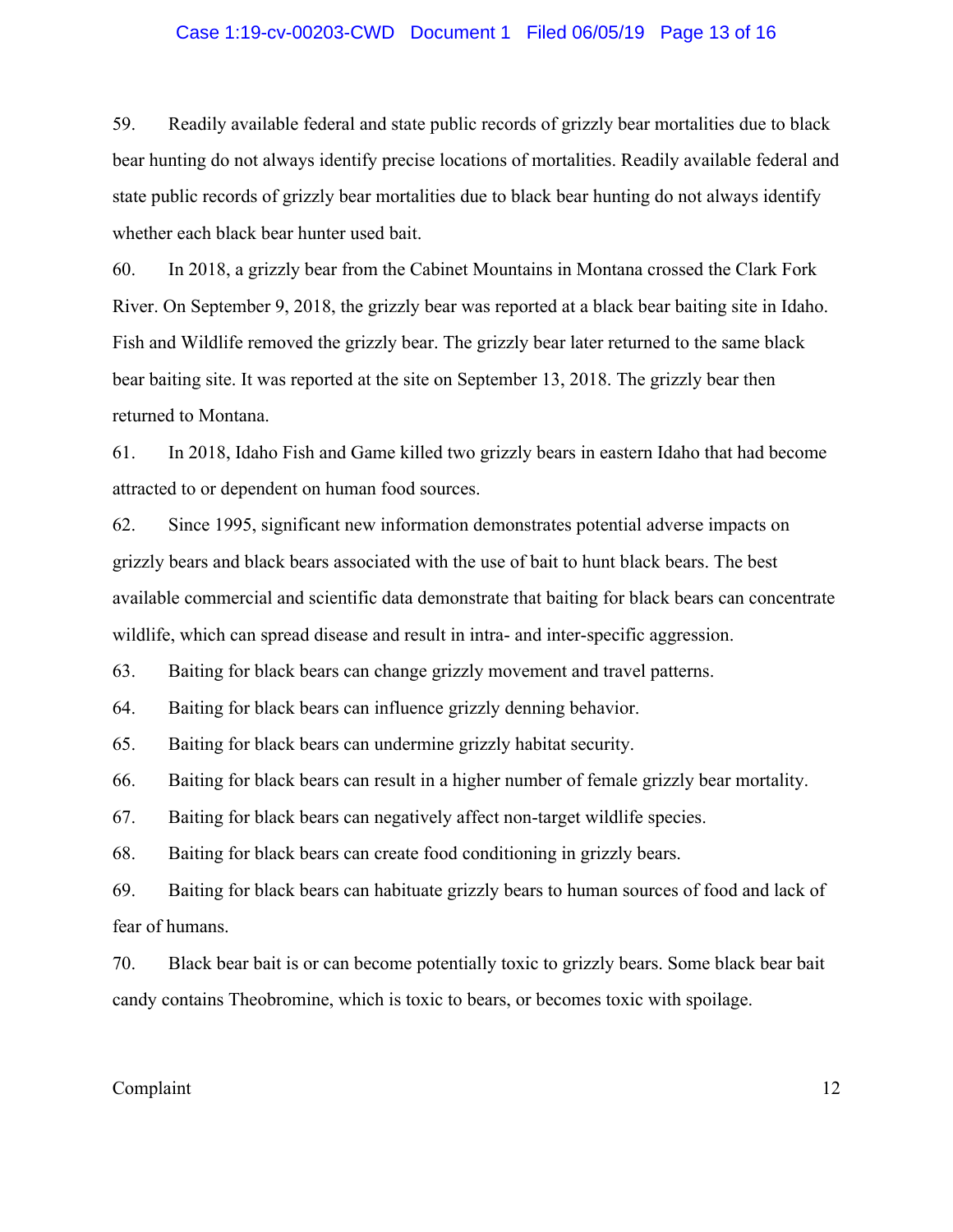### Case 1:19-cv-00203-CWD Document 1 Filed 06/05/19 Page 14 of 16

71. The grizzly bear demographic monitoring area for grizzly bears in the contiguous United States is larger geographically than the grizzly bear recovery area. Grizzly bears in the contiguous United States are found on national forest lands in Idaho and Wyoming outside of the grizzly bear demographic monitoring area.

Claims for Relief.

Claim One: Endangered Species Act.

72. Guardians realleges all previous paragraphs.

73. To comply with Section 7(a)(2) of the ESA, the Forest Service and Fish and Wildlife must reinitiate and complete consultation where discretionary federal involvement or control over the action has been retained or is authorized by law and new information reveals effects of the action that may affect listed species in a manner or to an extent not previously considered. 16 U.S.C. § 1536(a)(2); 50 C.F.R. § 402.16(b). This requirement applies to both formal and informal consultation. *Forest Guardians v. Johanns*, 450 F.3d 455, 458 (9th Cir. 2006). New information exists that reveals effects of the action that may affect grizzly bears in a manner and to an extent not previously considered in the Biological Opinion or the concurrence letter. Among other things, studies published after the Biological Opinion and concurrence show that black bear baiting can cause many harmful effects on grizzly bears. The Forest Service and Fish and Wildlife have unlawfully failed to reinitiate and complete consultation based on this and other new information.

74. To comply with Section  $7(a)(2)$  of the ESA, the Forest Service and Fish and Wildlife must reinitiate and complete consultation where discretionary federal involvement or control over the action has been retained or is authorized by law and the amount or extent of taking specified in the incidental take statement is exceeded. 16 U.S.C. § 1536(a)(2); 50 C.F.R. § 402.16(a). *Forest Guardians v. Johanns*, 450 F.3d 455, 458 (9th Cir. 2006). The amount and extent of take of grizzly bears specified in the Incidental Take Statement for black bear hunting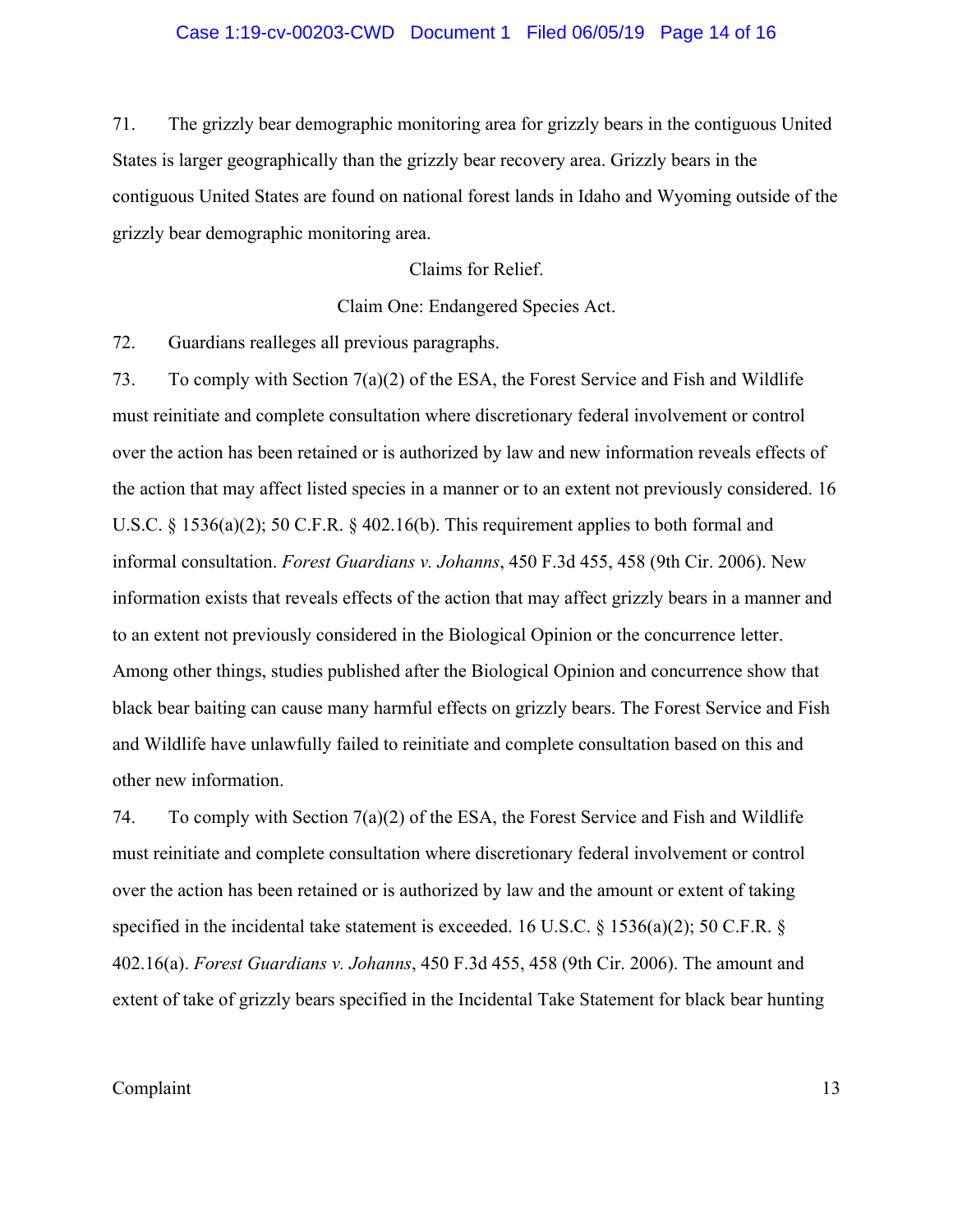#### Case 1:19-cv-00203-CWD Document 1 Filed 06/05/19 Page 15 of 16

using bait in national forests has been exceeded. The Forest Service and Fish and Wildlife have unlawfully failed to reinitiate and complete consultation on this basis.

75. To comply with Section 7(d) of the ESA, after reinitiating consultation under Section 7(a)(2), the Forest Service shall make no irreversible or irretrievable commitment of resources with respect to the agency action that has the effect of foreclosing the formulation or implementation of any reasonable and prudent alternatives that would avoid violating Section 7(a)(2). 16 U.S.C. § 1536(d). This prohibition is in force during the consultation process and continues until the requirements of Section 7(a)(2) are satisfied. 50 C.F.R. § 402.09. The Forest Service has unlawfully violated Section 7(d) by making irreversible or irretrievable commitments of resources related to black bear baiting that has the effect of foreclosing formulation and implementation of reasonable and prudent alternatives, in the period before the Forest Service and Fish and Wildlife have completed consultation.

Claim Two: National Environmental Policy Act.

76. Guardians realleges all previous paragraphs.

77. To comply with NEPA, the Forest Service must be alert to new information that may alter the results of its original environmental analyses, and continue to take a hard look at the environmental effects of its actions, even after a proposal has received initial approval. Since the Forest Service issued EAs in 1993 and 1995, significant new information related to the effects of black bear baiting on grizzly bears has arisen that is relevant to environmental concerns and the proposed action and its impacts. 40 C.F.R.  $\S$  1502.9(c)(1)(i). The Forest Service has unlawfully failed to prepare a supplemental analysis of its decisions to adopt the national policy related to black bear baiting, and to issue certain closure orders.

### Relief Sought.

1. Declare that the Forest Service and Fish and Wildlife have violated and continue to violate Section 7 of the ESA as alleged;